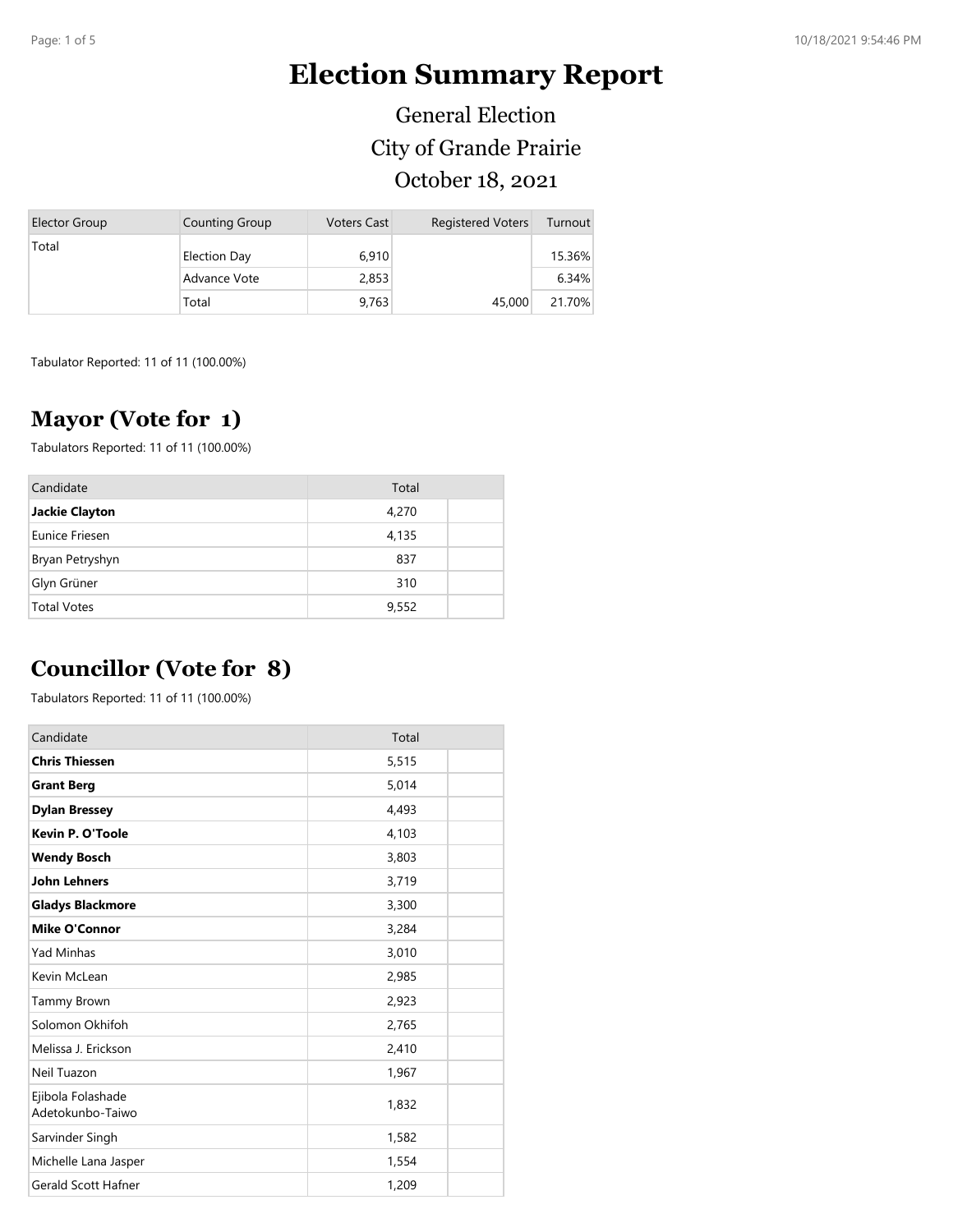| Paul Rovin Ngemital |        |  |
|---------------------|--------|--|
| <b>Total Votes</b>  | 55,922 |  |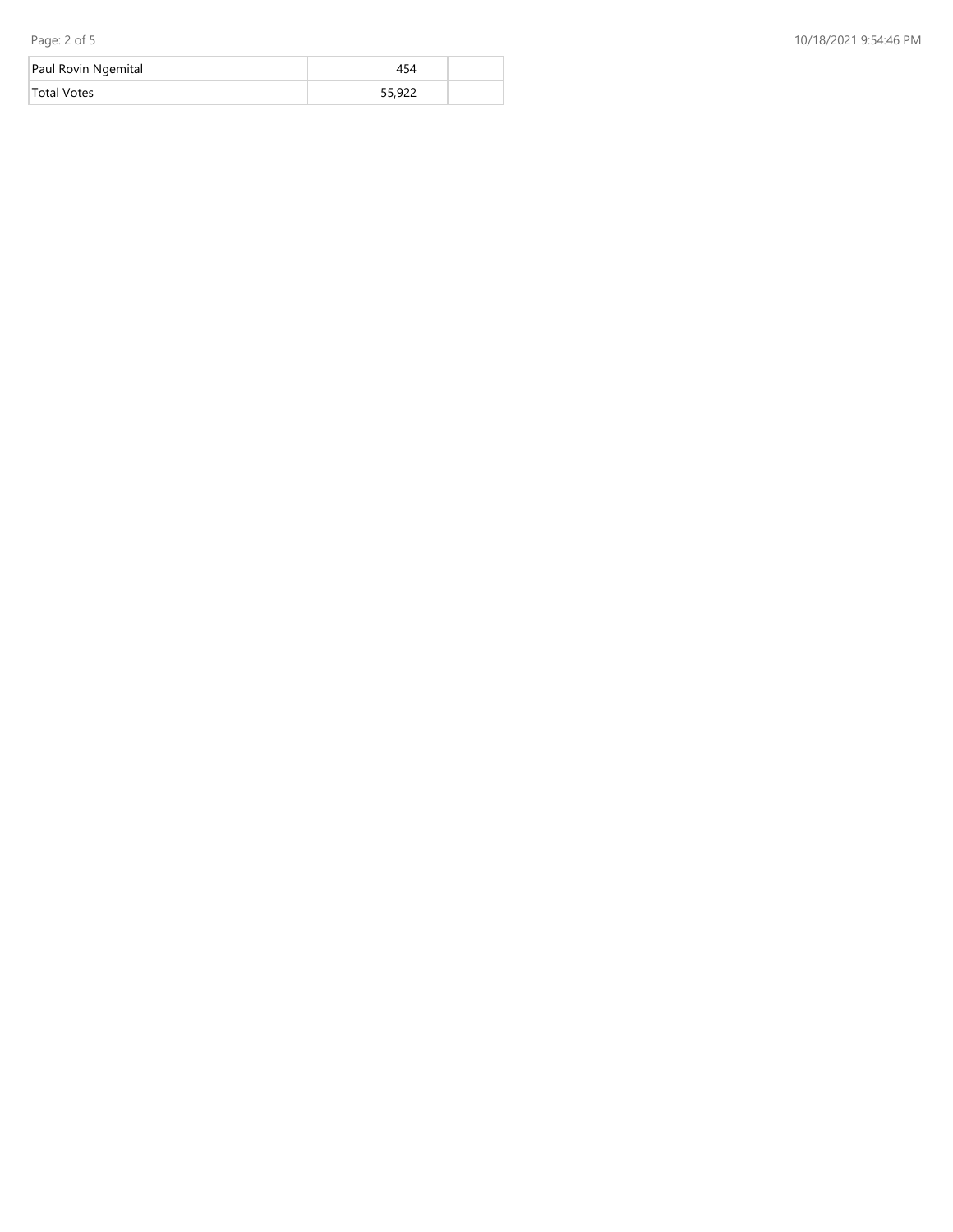## **Public School Trustees (Vote for 7)**

Tabulators Reported: 11 of 11 (100.00%)

| Candidate                  | Total  |
|----------------------------|--------|
| <b>Andre Ouellette</b>     | 2,854  |
| <b>Joan Nellis</b>         | 2,471  |
| <b>Rob Martin</b>          | 2,356  |
| Paulette L. Kurylo         | 2,305  |
| Donna Koch                 | 2,273  |
| <b>Ray Buziak</b>          | 1,557  |
| <b>Chris Johnston</b>      | 1,434  |
| James Stephen Fletcher     | 1,409  |
| Karna Germsheid            | 1,363  |
| Alex Innes                 | 1,297  |
| Sydney Margaretha Fletcher | 1,295  |
| Debra Jones                | 1,174  |
| <b>Tammy Monro</b>         | 1,152  |
| Adrianne Larsen            | 1,097  |
| Ainsley Miller             | 1,032  |
| Troy Johnston              | 1,022  |
| Ryan van Drecht            | 876    |
| Joe Redhead                | 833    |
| Jheri Lynn Drover          | 566    |
| <b>Total Votes</b>         | 28,366 |

# **Separate School Trustees, Ward 1 (Vote for 5)**

Tabulators Reported: 11 of 11 (100.00%)

| Candidate                       | Total |  |
|---------------------------------|-------|--|
| <b>Michelle Boisvert</b>        | 1,581 |  |
| <b>Michael Joseph Ouellette</b> | 1,578 |  |
| <b>Russ Snoble</b>              | 1,409 |  |
| Jermiah English                 | 1,026 |  |
| John Croken                     | 976   |  |
| Alyeska Silvester-Degen         | 946   |  |
| Jason H. Gunther                | 711   |  |
| Doris Implica                   | 604   |  |
| <b>Rick Sakundiak</b>           | 552   |  |
| <b>Total Votes</b>              | 7,795 |  |